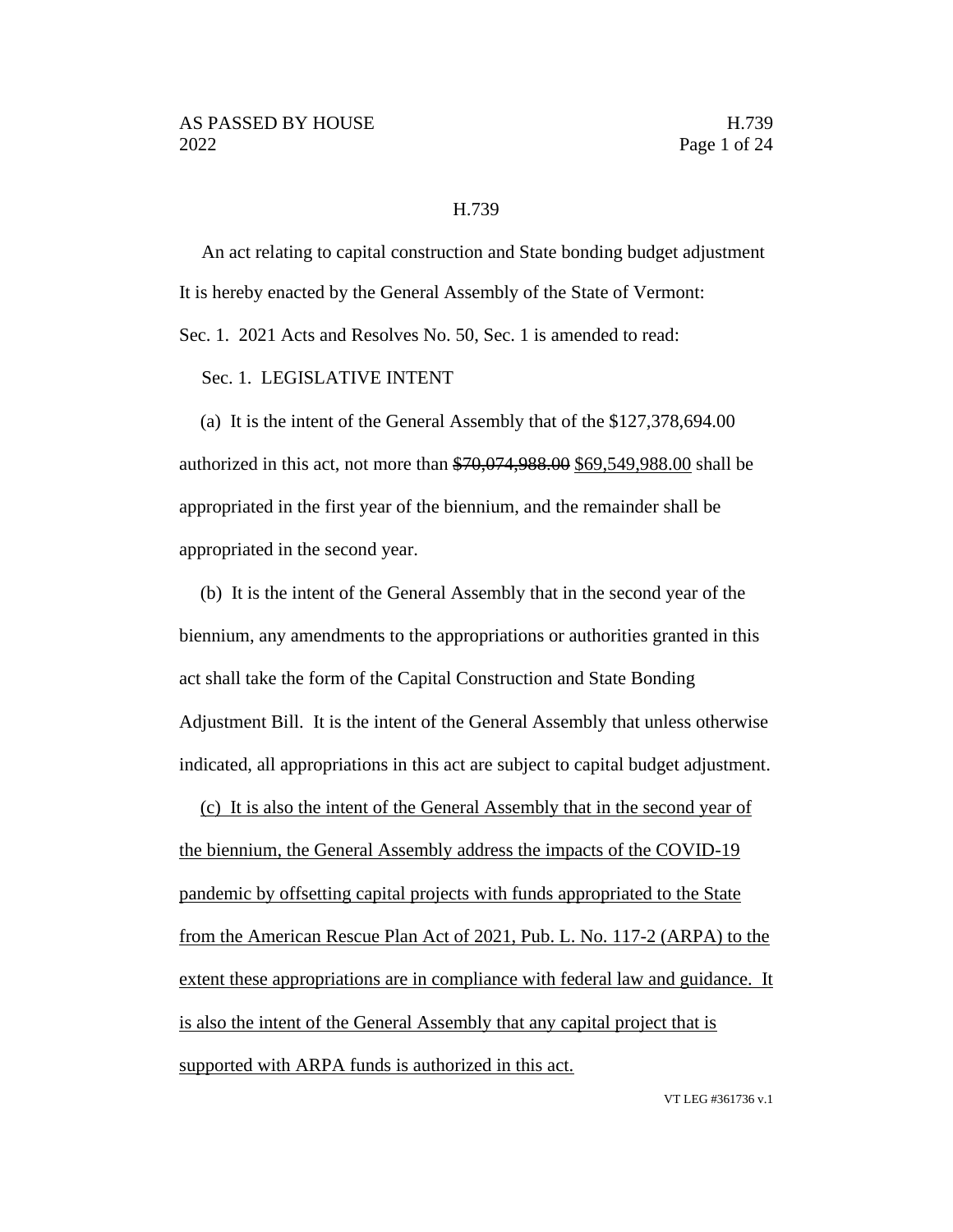Sec. 2. 2021 Acts and Resolves No. 50, Sec. 2 is amended to read:

Sec. 2. STATE BUILDINGS

\* \* \*

(c) The following sums are appropriated in FY 2023:

(1) Statewide, major maintenance: \$7,350,000.00 \$7,421,520.00

(2) Statewide, BGS engineering and architectural project costs:

\$3,747,422.00 [Repealed.]

\* \* \*

(12) Burlington, 32 Cherry Street, parking garage renovations planning,

design, and construction: \$865,000.00 \$565,000.00

\* \* \*

(15) Montpelier, State House, HVAC renovations:

\$2,535,000.00 \$6,800,000.00

\* \* \*

(17) Statewide, three-acre parcel, stormwater planning, design and

implementation:  $$600,000.00$ 

(18) Statewide, correctional facilities, door control system replacements:

\$670,000.00

(18) Burlington, 108 Cherry Street, parking garage repairs:

\$2,000,000.00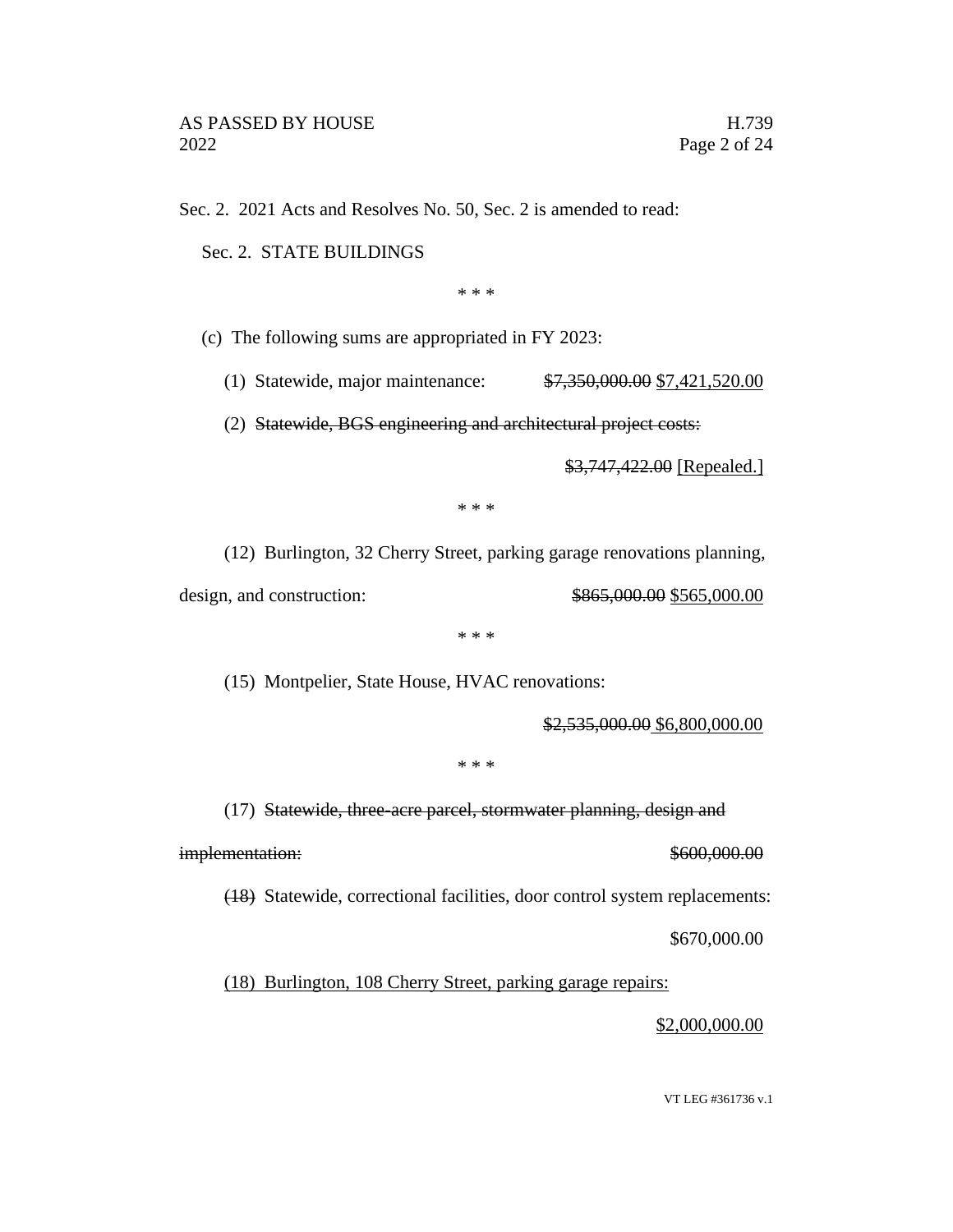(19) Springfield, Southern State Correctional Facility, door control system replacement:  $$750,000.00$ (20) Windsor, former Southeast State Correctional Facility, necessary demolition, salvage, dismantling, and improvements to facilitate future use of the facility:  $$400,000.00$ (21) 133 State Street, renovations for the Office of Legislative Information Technology and shared common spaces: \$1,400,000.00 Appropriation – FY 2022 \$19,316,774.00 Appropriation – FY 2023 \$24,800,442.00 \$28,968,000.00 Total Appropriation – Section 2  $$44,117,216.00 $48,284,774.00$ 

Sec. 3. 2021 Acts and Resolves No. 50, Sec. 3 is amended to read:

Sec. 3. HUMAN SERVICES

\* \* \*

(b) The following sums are appropriated in FY 2023 to the Department of Buildings and General Services for the Agency of Human Services for the following projects described in this subsection:

(1) Women's correctional facilities, replacement: \$1,000,000.00

(2) Statewide, correctional facility, life safety and security needs and enhancements:  $$200,000.00$ 

(3) Secure Residential Recovery Facility, design and construction:

# \$3,200,000.00

VT LEG #361736 v.1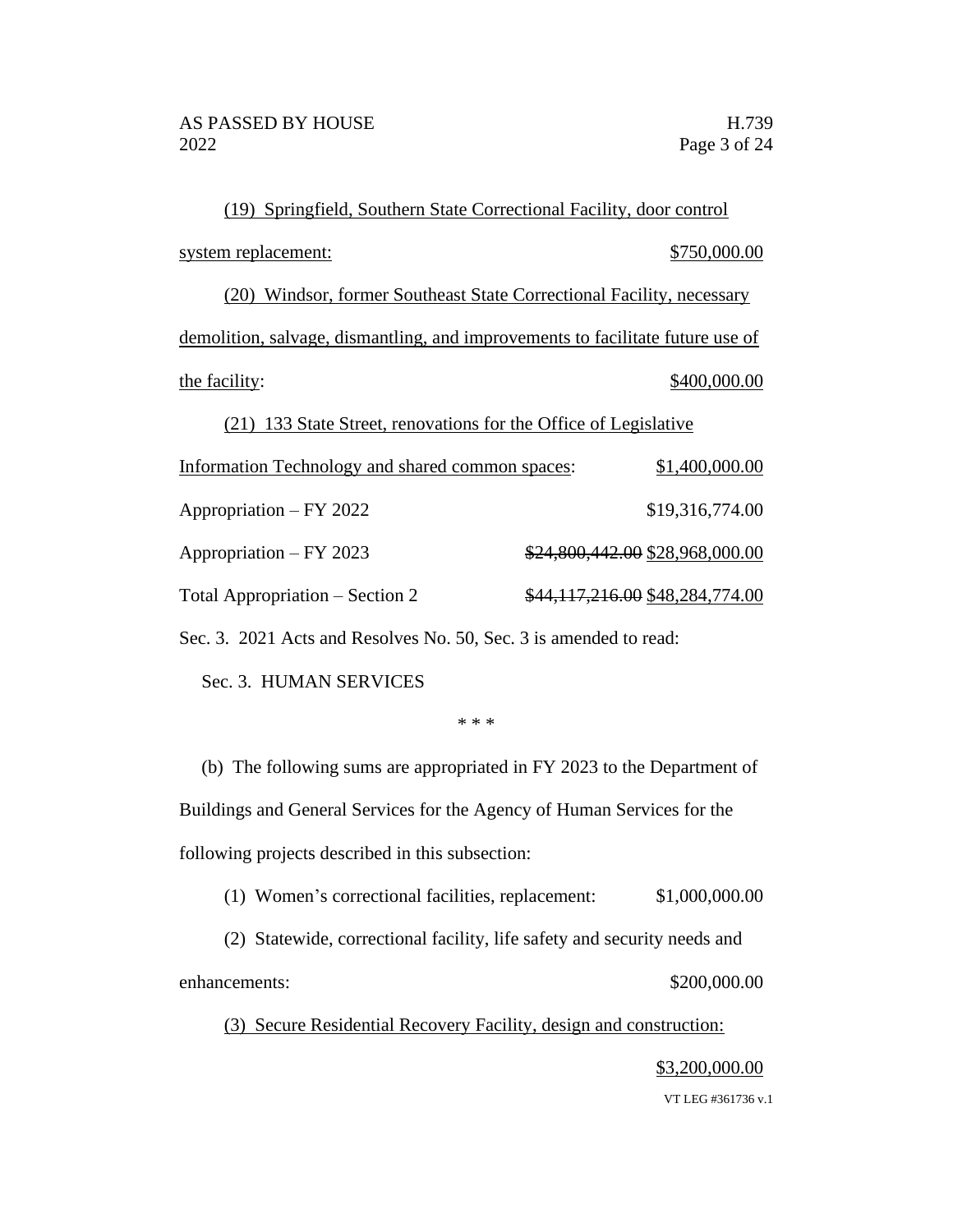(4) Statewide, correctional facilities, accessibility improvements, Americans with Disabilities Act (ADA) compliance:  $$1,200,000.00$ (5) Statewide, correctional facilities, HVAC, programming, schematic design, and design documents:  $$1,000,000.00$ (6) Nursing school programs, capital grants, renovation or expansion of simulation laboratories:  $\qquad \qquad$  \$4,000,000.00

\* \* \*

(e) For the amount appropriated in subdivision (b)(6) of this section, the Agency of Human Services shall provide capital grants to nursing school programs to enable them to renovate or expand their simulation laboratories, or both, in order to enable them to increase student enrollment. The amount of the grant funds shall be divided among the nursing schools in Vermont based on each school's projected nursing student enrollment following completion of the renovation or expansion.

\* \* \*

| Appropriation – FY 2022                                           |  | \$12,350,000.00                   |  |  |
|-------------------------------------------------------------------|--|-----------------------------------|--|--|
| Appropriation – FY 2023                                           |  | $$1,200,000.00$ \$10,600,000.00   |  |  |
| Total Appropriation – Section 3                                   |  | $$13,550,000.00$ $$22,950,000.00$ |  |  |
| Sec. 4. 2021 Acts and Resolves No. 50, Sec. 4 is amended to read: |  |                                   |  |  |
| Sec. 4. COMMERCE AND COMMUNITY DEVELOPMENT                        |  |                                   |  |  |

VT LEG #361736 v.1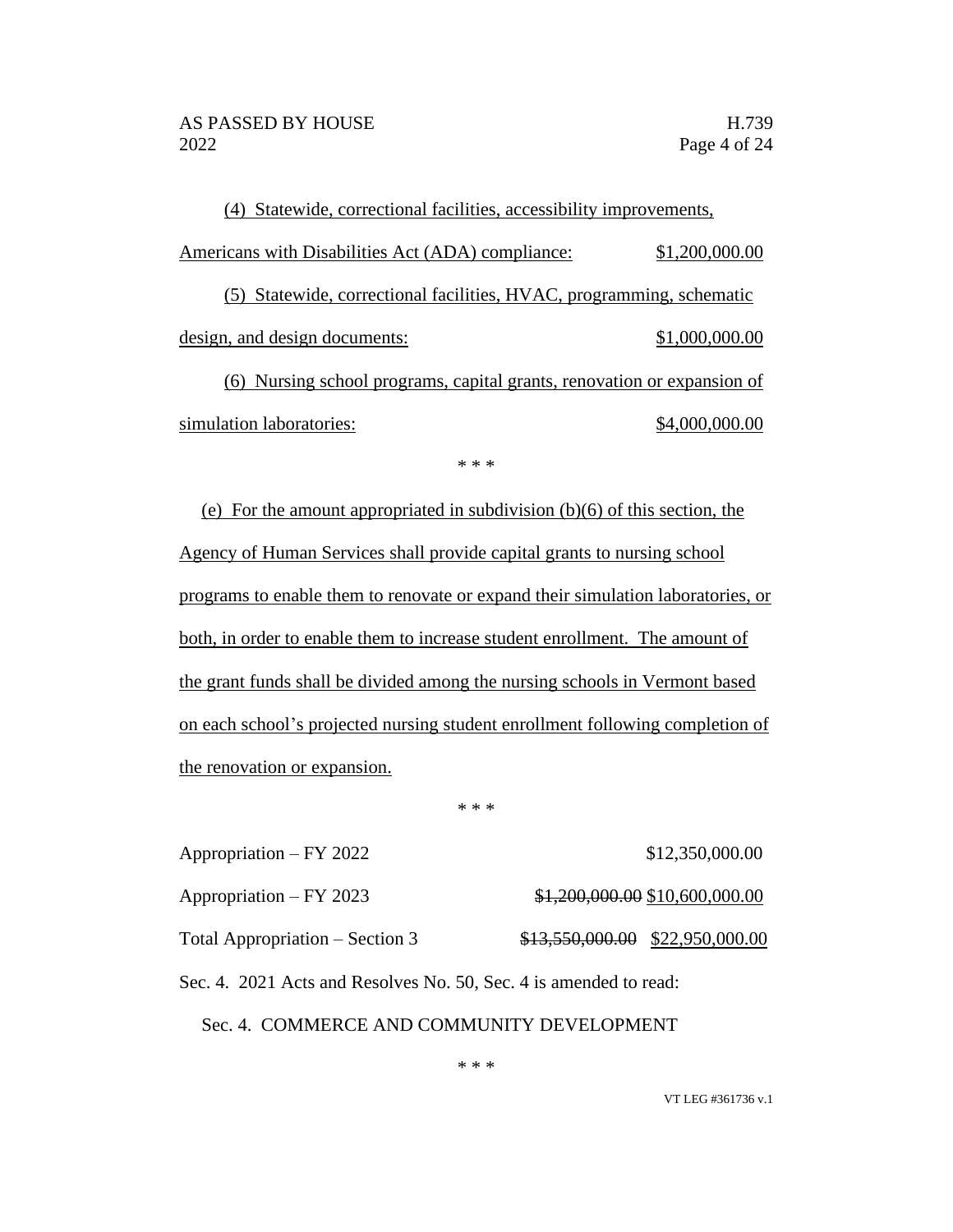(b) The following sums are appropriated in FY 2023 to the Agency of Commerce and Community Development for the following projects described in this subsection:

(1) Major maintenance at statewide historic sites:  $\frac{$350,000.00}{5000}$ 

\$683,000.00

\* \* \*

(d) The Division of Historic Preservation shall conduct a facilities condition assessment on all the buildings and structures of the State Historic Sites within the next five years, with a cyclical update plan. Those buildings and structures open to the public shall be prioritized for investigation.

| Appropriation – FY 2022         | \$473,000.00   |
|---------------------------------|----------------|
| Appropriation – FY 2023         | \$733,000.00   |
| Total Appropriation – Section 4 | \$1,206,000.00 |

Sec. 5. 2021 Acts and Resolves No. 50, Sec. 8 is amended to read:

Sec. 8. VERMONT STATE COLLEGES

\* \* \*

(b) The following sums are appropriated in FY 2023 to the Vermont State Colleges for the projects described in subsection:

(1) construction, renovation, and major maintenance at any facility owned or operated in the State by the Vermont State Colleges: \$2,000,000.00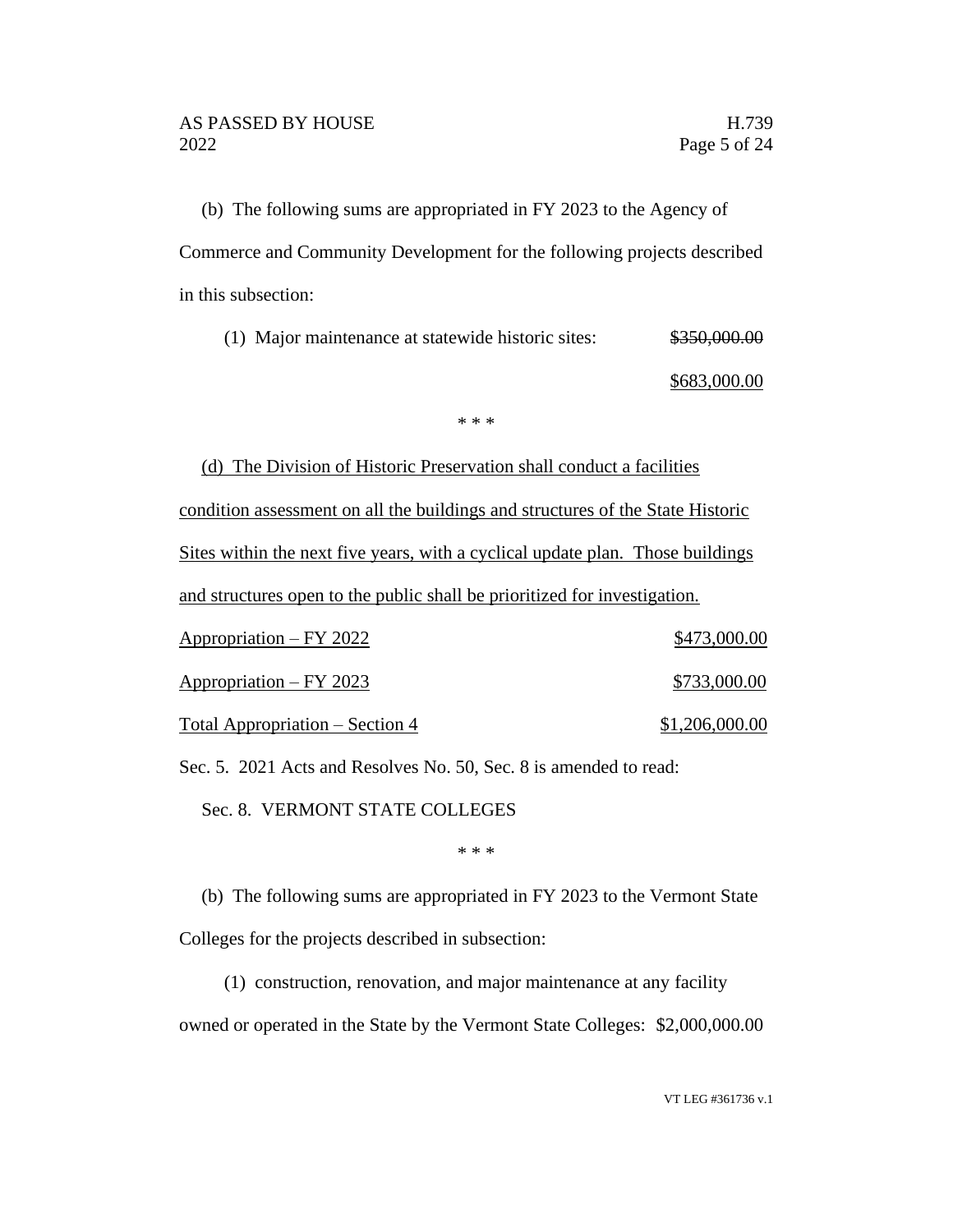(2) infrastructure transformation planning and space modification:

\$100,000.00 \$1,000,000.00

Appropriation – FY 2022 \$2,000,000.00

Appropriation – FY 2023  $\frac{$2,100,000.00 \ $3,000,000.00}{}$ 

Total Appropriation – Section 8  $\frac{$4,100,000.00}{\$5,000,000.00}$ 

Sec. 6. 2021 Acts and Resolves No. 50, Sec. 9 is amended to read:

Sec. 9. NATURAL RESOURCES

\* \* \*

(e) The following sums are appropriated in FY 2023 to the Agency of Natural Resources for the Department of Environmental Conservation for the projects described in this subsection:

\* \* \*

(2) Dam safety and hydrology projects High and Significant Hazard Dam, dam safety improvements: \$805,000.00 \$3,115,000.00

#### \* \* \*

(4) Little Hosmer Dam, rehabilitation: \$190,000.00 (5) Infrastructure Investment and Jobs Act, Drinking and Clean Water

State Revolving Fund, State match: \$2,833,980.00

(f) The following sums are appropriated in FY 2023 to the Agency of Natural Resources for the Department of Forests, Parks and Recreation for the following projects: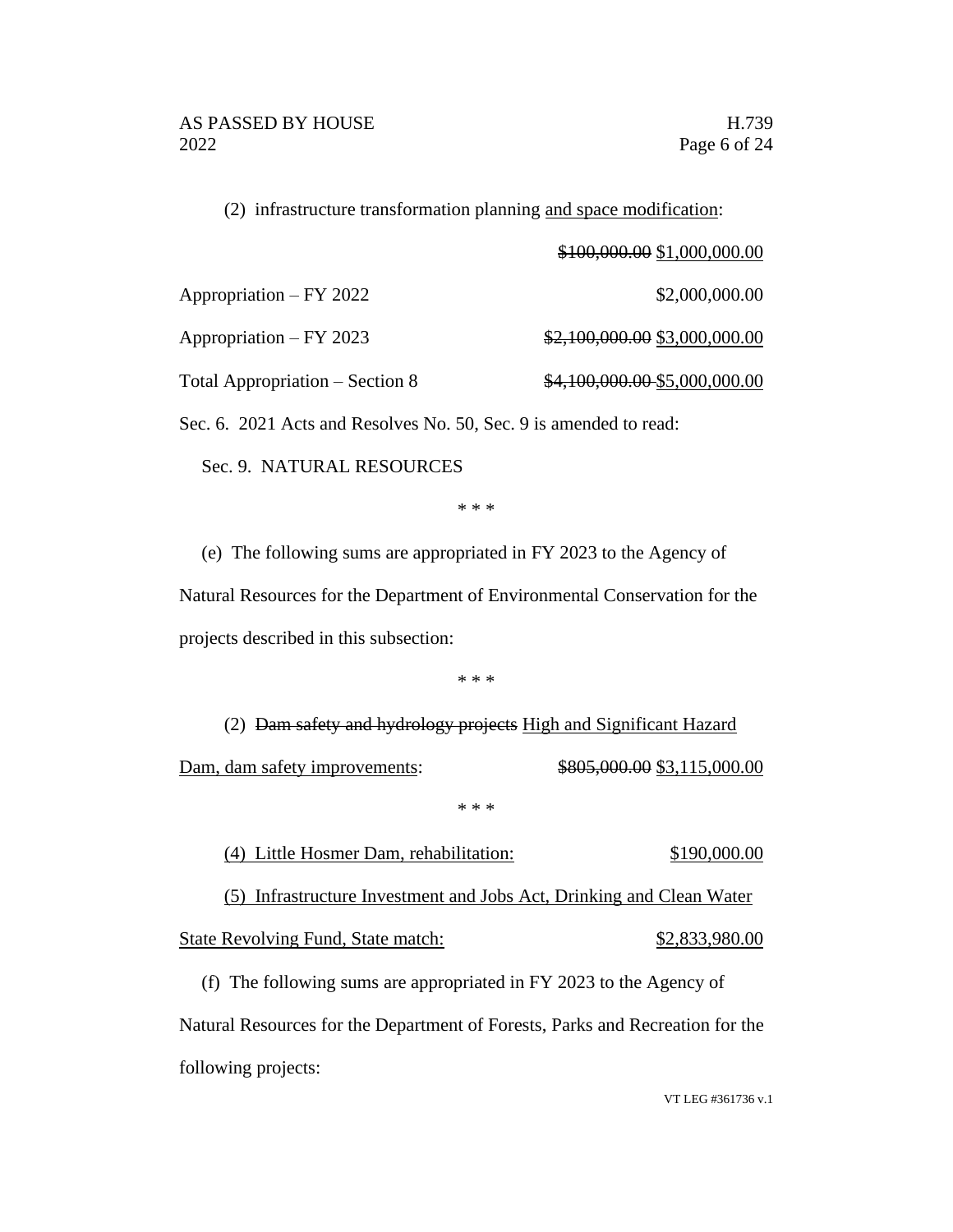(1) Infrastructure rehabilitation, including statewide small-scale rehabilitation, wastewater repairs, preventive improvements and upgrades of restrooms and bathhouses, and statewide small-scale road rehabilitation projects: \$4,476,553.00 \$4,251,553.00

(2) Rustic Cabin Construction Program: \$500,000.00 \$700,000.00

(g) The following amounts are appropriated in FY 2023 to the Agency of Natural Resources for the projects described in this subsection:

(1) General infrastructure projects, including small-scale maintenance and rehabilitation of infrastructure: \$1,083,500.00

(2) Lake Champlain Walleye Association, Inc., to upgrade and repair the Walleye rearing, restoration, and stocking infrastructure: \$25,000.00

(h) The following shall apply to the amounts appropriated in this section:

(1) For the amounts appropriated in subdivision (e)(5) of this section, the funds shall not be released until the federal grant has been received by the State.

(2) For the amount appropriated in subdivision  $(f)(2)$  of this section, the Department of Forests, Parks and Recreation is authorized to use not more than \$200,000.00 to work with career technical education centers for assistance with the Rustic Cabin Construction Program.

VT LEG #361736 v.1 Appropriation – FY 2022 \$11,455,214.00 Appropriation – FY 2023 \$9,853,264.00 \$15,162,244.00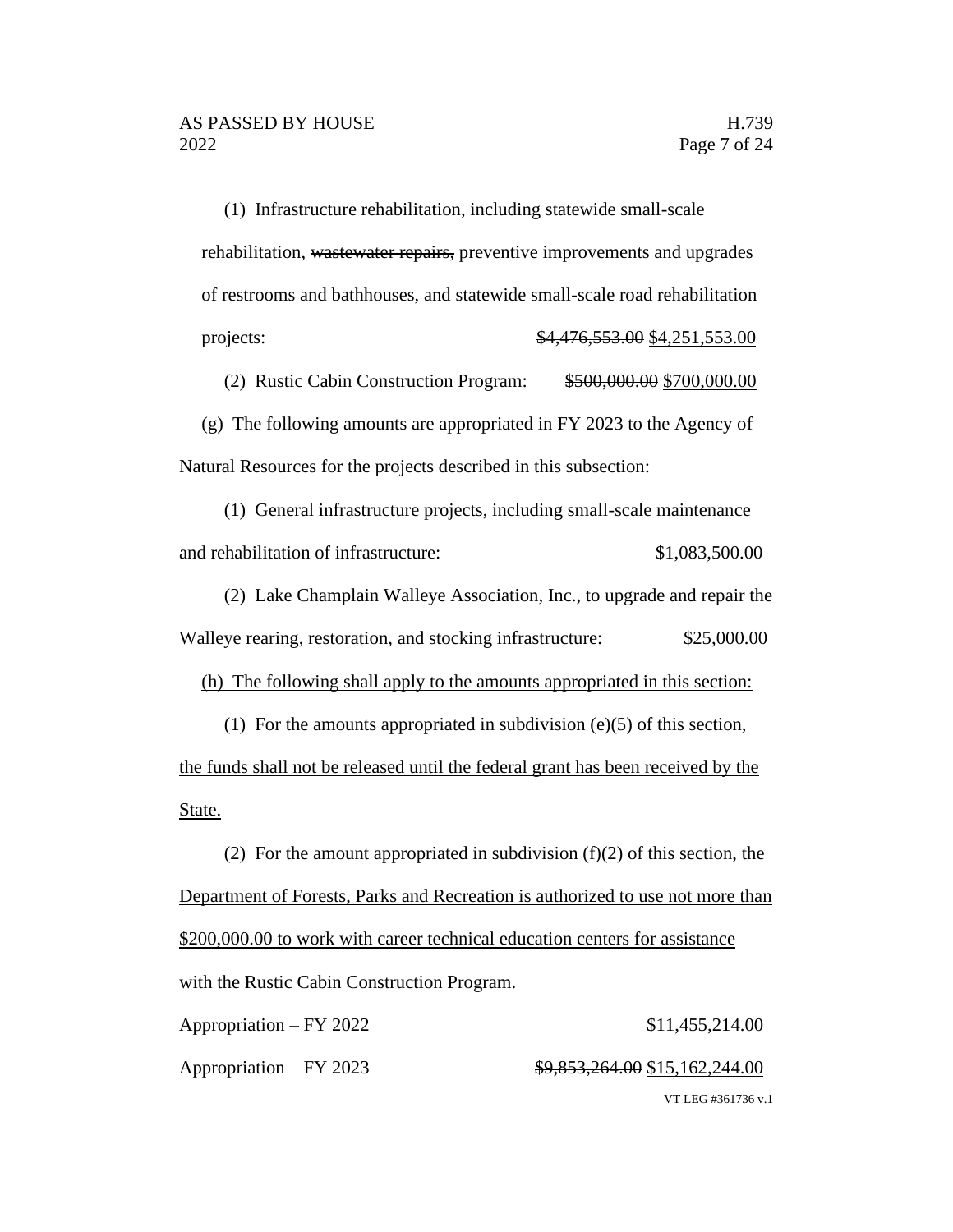Total Appropriation – Section 9  $$21,308,478.00$  \$26,617,458.00

Sec. 7. 2021 Acts and Resolves No. 50, Sec. 10 is amended to read:

Sec. 10. CLEAN WATER INITIATIVES

\* \* \*

(c) The sum of \$500,000.00 is appropriated in FY 2022 to the Agency of Natural Resources for forestry access roads, recreation access roads, and water quality improvements. [Repealed.]

\* \* \*

(e) The sum of \$11,000,000.00 is appropriated in FY 2023 to the Agency of Natural Resources for the Department of Environmental Conservation for clean water implementation projects The amount of \$200,000.00 is appropriated in FY 2023 to the Agency of Agriculture, Food and Markets for water quality grants and contracts.

\* \* \*

(i) The following amounts are appropriated in FY 2023 to the Agency of Natural Resources for the Department of Environmental Conservation for the projects described in this subsection:

(1) Water Pollution Control Fund, Clean Water State/EPA Revolving Loan Fund (CWSRF) match:  $$1,548,219.00$ 

(2) Municipal Pollution Control Grants, pollution control projects and planning advances for feasibility studies:  $$2,715,000.00$ 

VT LEG #361736 v.1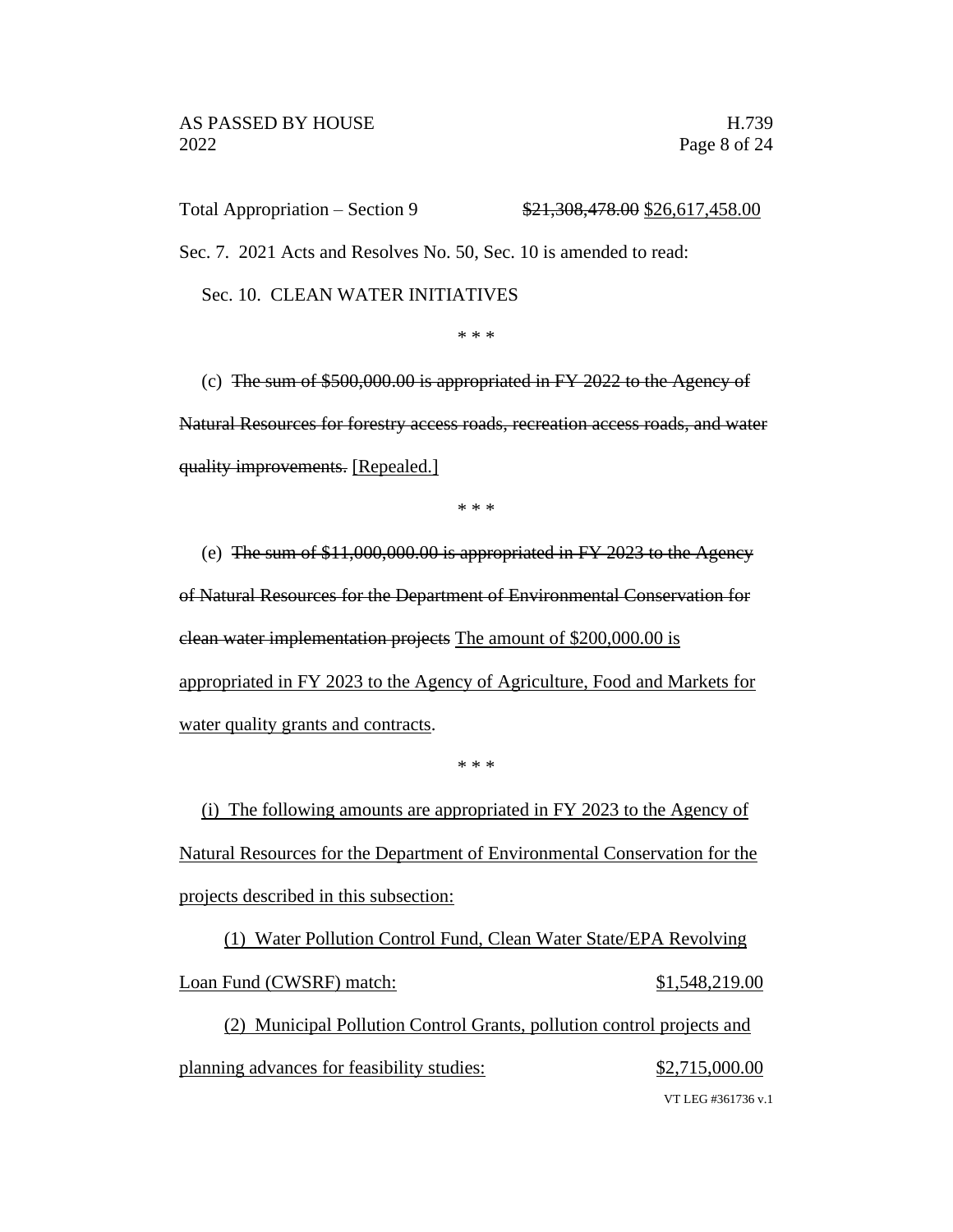| $(j)(1)$ The following amounts are appropriated in FY 2023 to the Vermont     |                 |  |  |
|-------------------------------------------------------------------------------|-----------------|--|--|
| Housing and Conservation Board for the projects described in this subsection: |                 |  |  |
| (A) Agricultural water quality projects:                                      | \$200,000.00    |  |  |
| (B) Land conservation and water quality projects:                             | \$2,000,000.00  |  |  |
| (2) A grant issued under subdivision $(1)(A)$ of this subsection:             |                 |  |  |
| (A) shall not be considered a State grant under 6 V.S.A. chapter 215,         |                 |  |  |
| subchapter 3 for purposes of calculating the maximum amount of a State water  |                 |  |  |
| quality assistance award under 6 V.S.A. § 4824 or 4826; and                   |                 |  |  |
| (B) may be used to satisfy a grant recipient's cost share requirements.       |                 |  |  |
| Appropriation – FY 2022                                                       | \$11,000,000.00 |  |  |
|                                                                               | \$10,500,000.00 |  |  |
| Appropriation - FY 2023                                                       | \$11,000,000.00 |  |  |
|                                                                               | \$6,663,219.00  |  |  |
| Total Appropriation - Section 10                                              | \$22,000,000.00 |  |  |
|                                                                               | \$17,163,219.00 |  |  |

Sec. 8. 2021 Acts and Resolves No. 50, Sec. 11 is amended to read:

Sec. 11. MILITARY

(a) The sum of \$900,000.00 is appropriated in FY 2022 to the Department of Military for maintenance, renovations, and ADA compliance at State armories.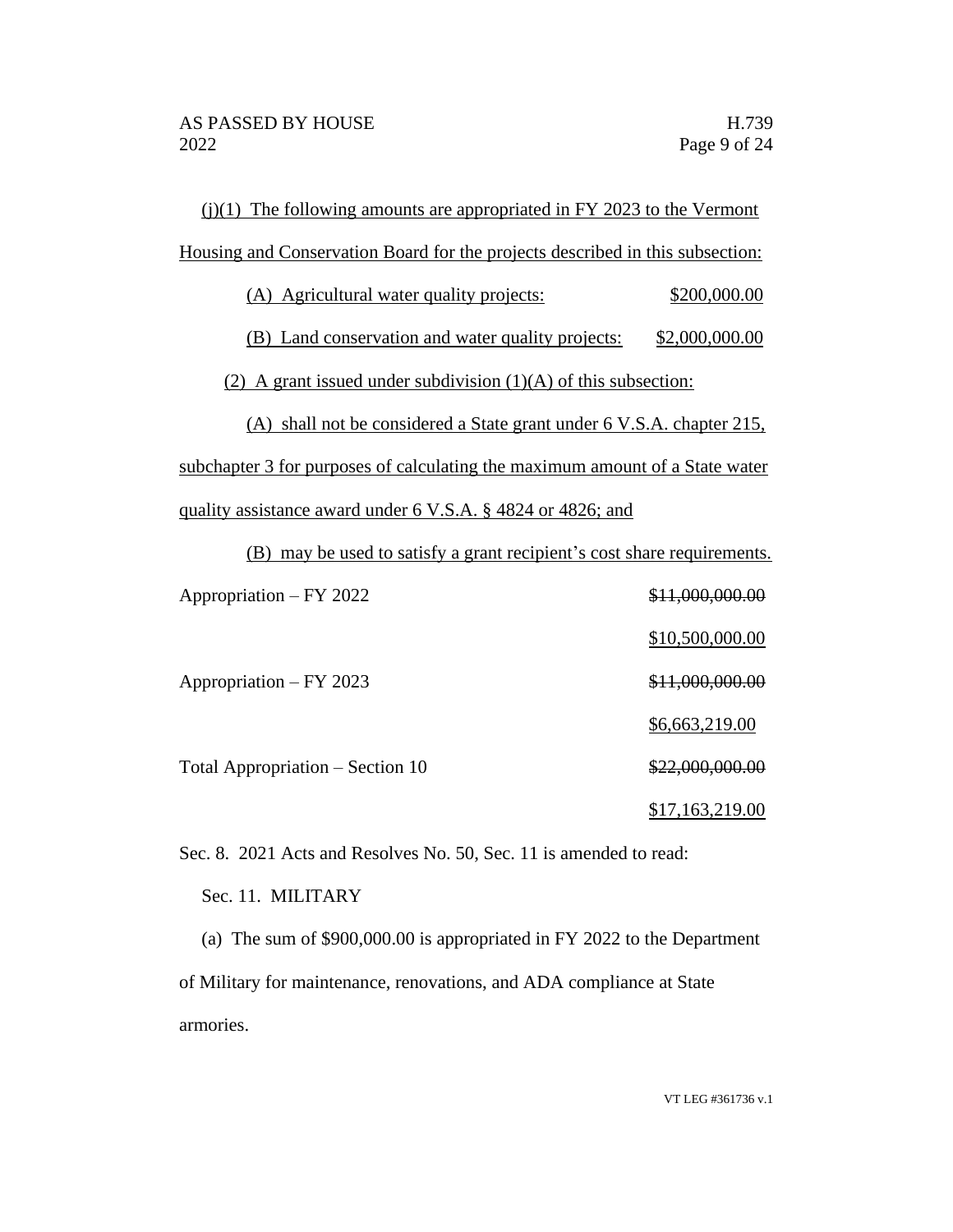(b) The sum of \$900,000.00 are \$1,100,000.00 is appropriated in FY 2023 to the Department of Military for the projects described in subsection (a) of this section.

| Appropriation – FY 2022          | \$900,000.00                  |
|----------------------------------|-------------------------------|
| Appropriation – FY 2023          | \$900,000.00 \$1,100,000.00   |
| Total Appropriation – Section 11 | \$1,800,000.00 \$2,000,000.00 |

Sec. 9. 2021 Acts and Resolves No. 50, Sec. 12 is amended to read:

Sec. 12. PUBLIC SAFETY

\* \* \*

(b) The sum of \$50,000.00 is appropriated in FY 2023 to the Department of Public Safety for a feasibility study for the Vermont Police Academy in Pittsford. The following amounts are appropriated in FY 2023 to the Department of Public Safety for the projects described in this subsection: (1) Pittsford, Vermont Policy Academy, feasibility study: \$50,000.00 (2) Williston Public Safety Field Station, construction: \$3,500,000.00 Appropriation – FY 2022 \$6,120,000.00

Appropriation – FY 2023 \$50,000.00 \$3,550,000.00

Total Appropriation – Section 12  $\frac{$6,170,000.00}{$9,620,000.00}$ 

Sec. 10. 2021 Acts and Resolves No. 50, Sec. 13 is amended to read:

Sec. 13. AGRICULTURE, FOOD AND MARKETS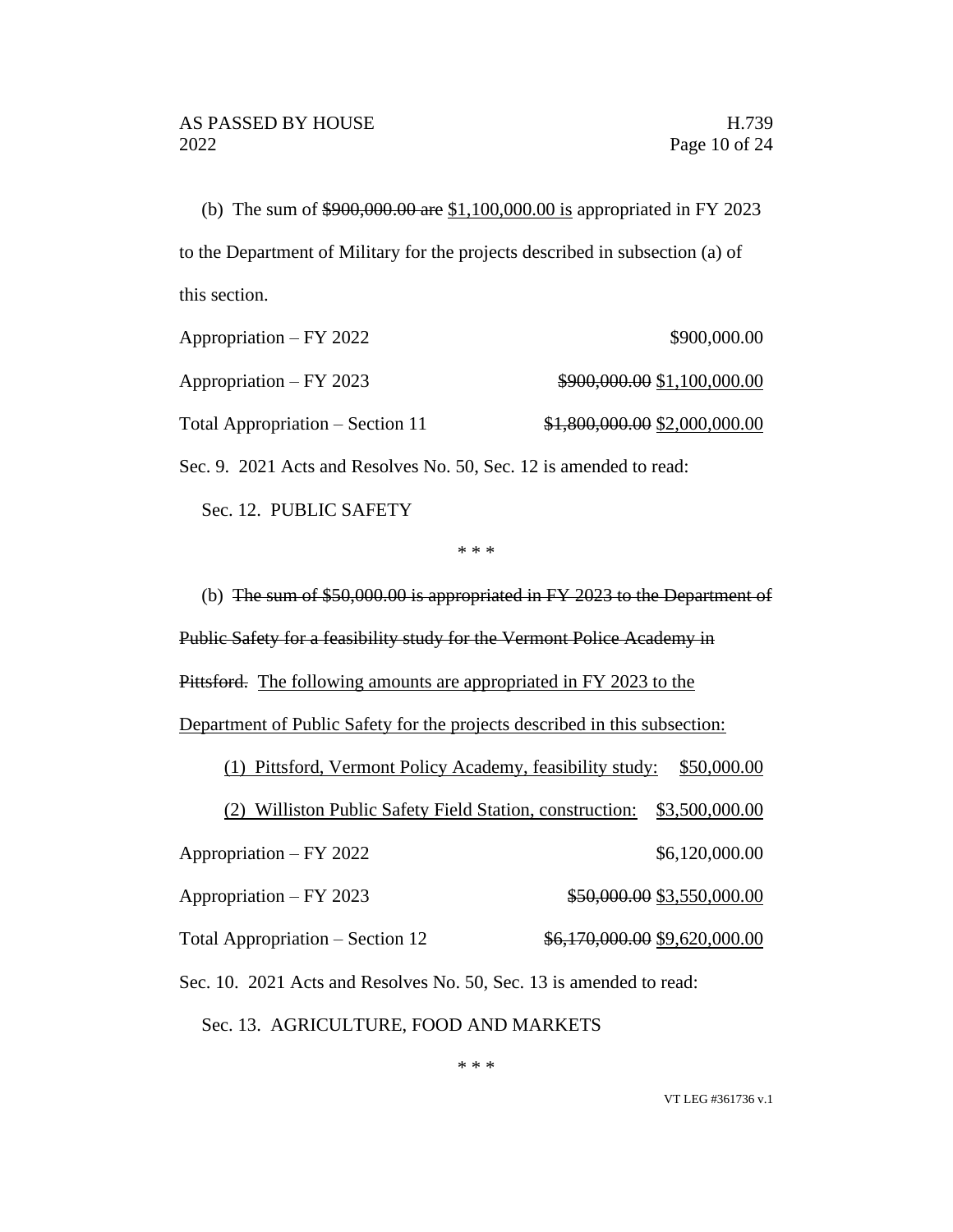(b) The sum of \$350,000.00 \$1,400,000.00 is appropriated in FY 2023 to the Department of Buildings and General Services for the Agency of Agriculture, Food and Markets for the project described in subsection (a) of this section major maintenance, renovation, and modernization planning and design at the Vermont Building at the Eastern States Exhibition. Appropriation – FY 2022 \$260,000.00 Appropriation – FY 2023  $\qquad\qquad$  \$350,000.00 \$1,400,000.00

Total Appropriation – Section 13  $\frac{$610,000.00}{$1,660,000.00}$ 

Sec. 11. 2021 Acts and Resolves No. 50, Sec. 17a is added to read:

Sec. 17a. SERGEANT AT ARMS

The amount of \$185,000.00 is appropriated in FY 2023 to the Sergeant at

Arms for upgrades to 2 Aiken Street.

Total Appropriation – Section 17a \$185,000.00

Sec. 12. 2021 Acts and Resolves No. 50, Sec. 17b is added to read:

Sec. 17b. FY 2022 AND FY 2023; AMERICAN RESCUE PLAN ACT;

STATE AND LOCAL FISCAL RECOVERY FUND; CAPITAL

#### PROJECTS; AUTHORIZATIONS

(a) Findings. The General Assembly finds:

(1) In 2021 Acts and Resolves No. 74, Sec. G.700(c), the General

Assembly authorized the Commissioner of Finance and Management to use

VT LEG #361736 v.1 not more than \$15,000,000.00 in American Rescue Plan Act (ARPA) funds to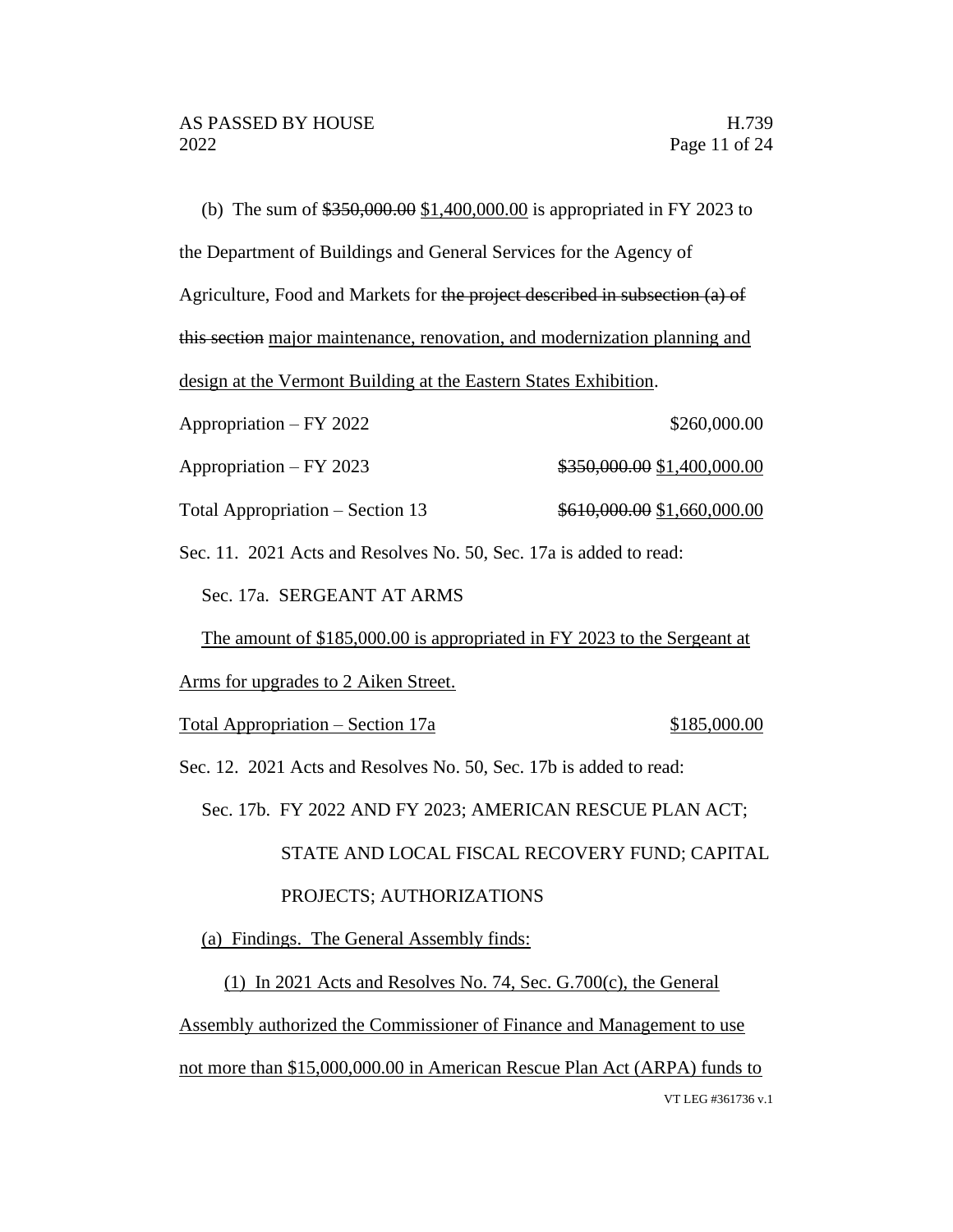offset capital funds appropriated to projects supporting water and sewer infrastructure in fiscal year 2022 to the extent feasible under federal law and guidance.

(2) The Governor's fiscal year 2022–2023 capital budget adjustment report included recommendations for water and sewer infrastructure projects historically funded in the State's capital construction act that could be funded in fiscal years 2022 and 2023 with ARPA funds.

(3) The General Assembly finds that in addition to the capital projects identified by the Governor's fiscal year 2022–2023 capital budget adjustment report, there are other capital projects that can be funded in fiscal year 2023 with ARPA funds.

(b) Intent. It is the intent of the General Assembly to authorize certain projects that are eligible for ARPA funds in this act but appropriate the funds for these projects in the FY 2023 Annual Appropriations Act.

(c) Authorizations. In fiscal years 2022 and 2023, the following capital projects are authorized to be undertaken with funds appropriated in the FY 2023 Annual Appropriations Act:

(1) In FY 2022 and FY 2023, the Department of Forests, Parks and Recreation is authorized to upgrade forestry access roads, recreation access roads, and make water quality improvements to these roads.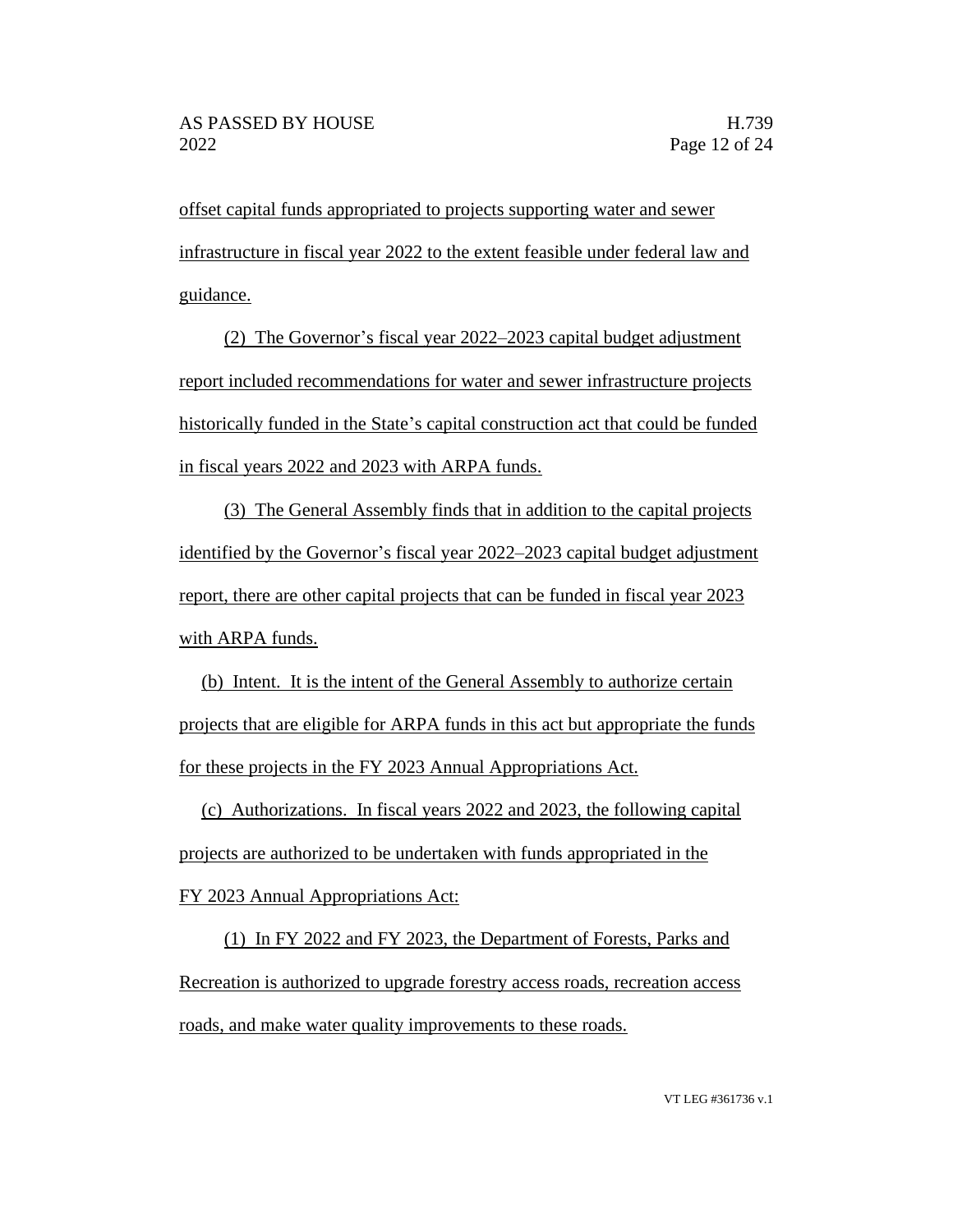(2) In FY 2023, in addition to the amounts appropriated in Sec. 10(e) of this act, the Agency of Agriculture, Food and Markets is authorized to issue water quality grants and contracts.

(3) In FY 2023, in addition to the amounts appropriated in Sec.  $10(i)(2)$ of this act, the Department of Environmental Conservation is authorized to issue municipal pollution control grants.

(4) In FY 2023, the Department of Forests, Parks and Recreation is authorized to make wastewater repairs and water and sewer infrastructure improvements and upgrades to restrooms and bathhouses at State parks.

(5) In FY 2023, in addition to the amount appropriated in Sec.  $10(i)(1)(A)$  of this act, the Vermont Housing and Conservation Board is authorized to issue grants for water quality improvement projects.

(6) In FY 2023, the Vermont Historical Society is authorized to make upgrades and repairs to the HVAC system at the Vermont History Center in Barre.

(7) The Department of Buildings and General Services is authorized to begin design and construction for the expansion of the State House in Montpelier.

(8) The Judiciary is authorized to make HVAC improvements to county courthouses.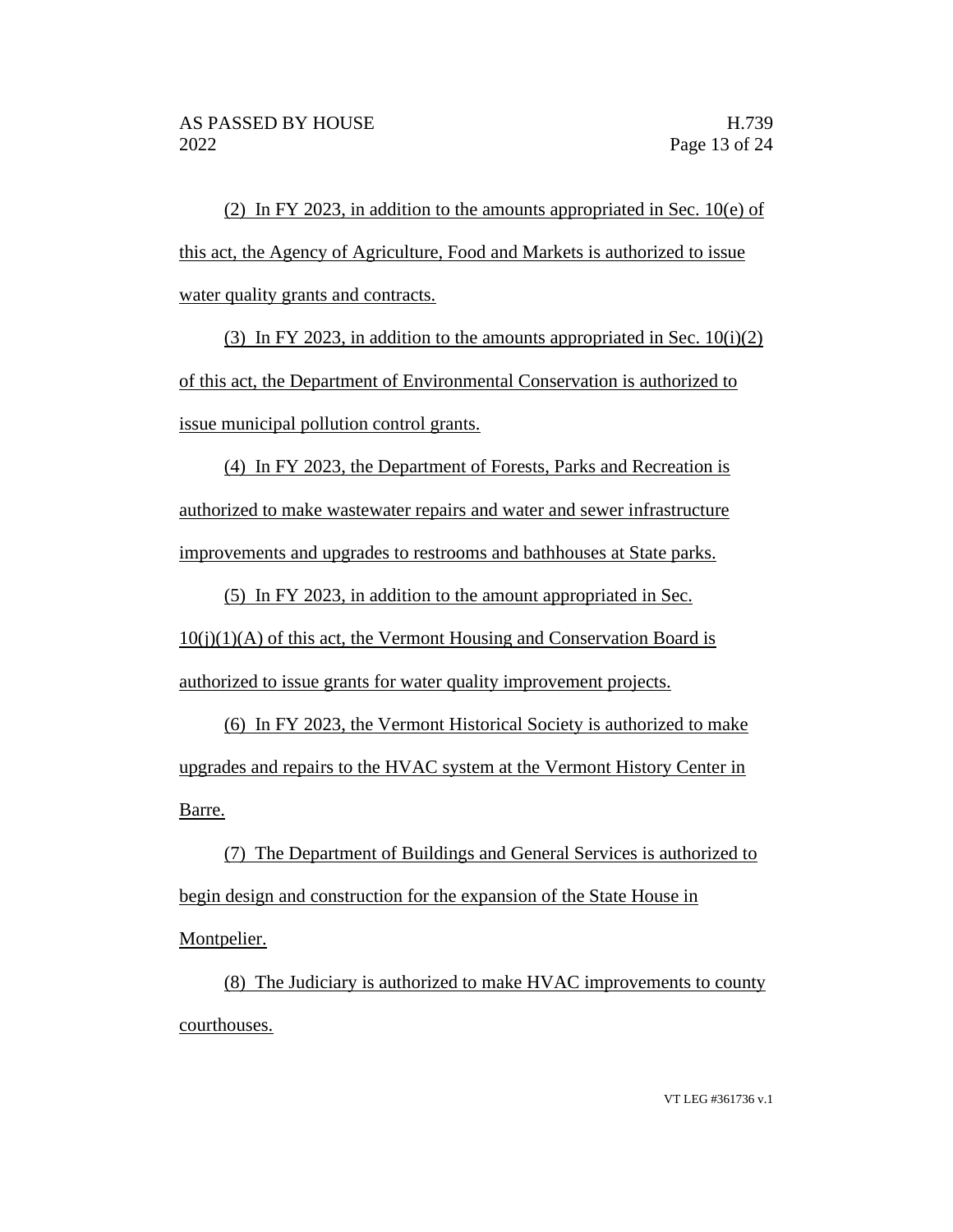Sec. 13. 2021 Acts and Resolves No. 50, Sec. 17c is added to read:

Sec. 17c. FY 2023; AMERICAN RESCUE PLAN ACT; CAPITAL

### PROJECTS FUND; APPROPRIATIONS

(a) Intent. To the extent permitted by federal law and guidance, it is the intent of the General Assembly to appropriate in this act federal funds from the Coronavirus Capital Projects Fund provided to the State by the American Rescue Plan Act of 2021, Pub. L. 117-2 to carry out critical capital projects for the State to directly enable work, education, and health monitoring in response to the public health emergency with respect to the Coronavirus Disease (COVID-19).

(b) Appropriations. The following sums are appropriated from the Coronavirus Capital Projects Fund for the projects described below:

(1) the amount of \$1,530,816.00 to the Department of Forests, Parks and Recreation for the Parks Connectivity Project to improve reliability, performance, and support Internet connectivity services to all State parks;

(2) the amount of \$15,900,000.00 to the Department of Libraries for the Libraries Capital Project for capital improvements to libraries, including Americans with Disabilities Act compliance, space renovations for improved Internet access for telehealth appointments and job interviews, and general building renovations;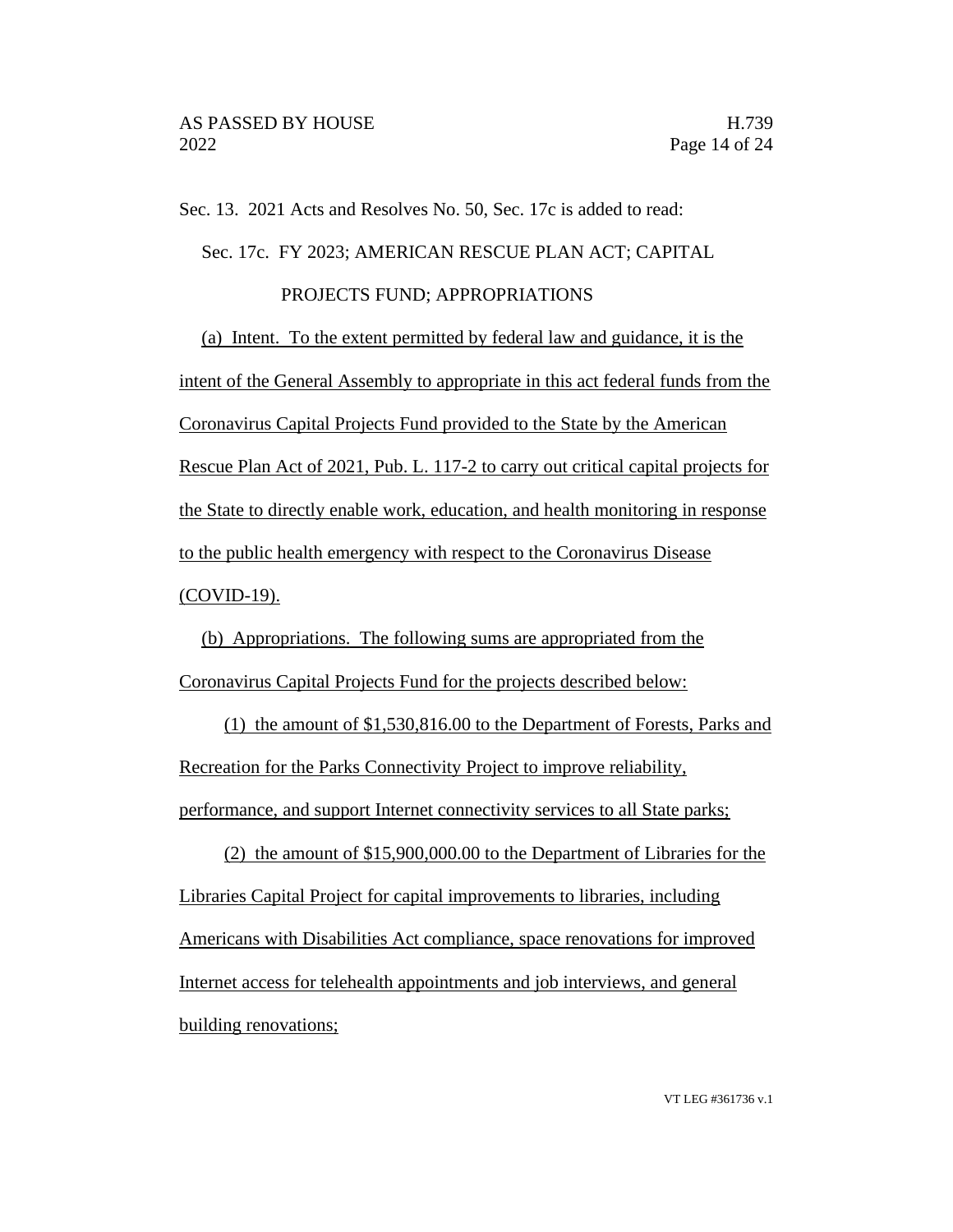(3) the amount of \$25,619,184.00 to the Department of Public Service in order to support and accelerate the State's goal of achieving universal access to reliable, high-quality, affordable broadband. This appropriation shall be transferred to the Vermont Community Broadband Fund to make grants through the Broadband Construction Program;

(4) the amount of \$21,500,000.00 to the Department of Public Service for the Critical Communications Infrastructure Program, as established in Sec. 20 of this act. to support mapping, data collection, and the deployment of new mobile wireless installations to improve service along State highways and in population centers; and

(5) the amount of \$50,000.00 to the Mount Ascutney Regional Commission to hire a consultant to facilitate community discussions on the use of the former Southeast State Correctional Facility property in Windsor to enable work, education, and health monitoring; to create base maps; and to conduct a legal analysis.

(c) Authorizations. The Department of Buildings and General Services is authorized to use monies from the Capital Projects Fund for municipal energy resilience initiatives.

(d) Reports.

VT LEG #361736 v.1 (1) On or before September 15, 2022 and annually thereafter until September 15, 2026, the Commissioner of Finance and Management shall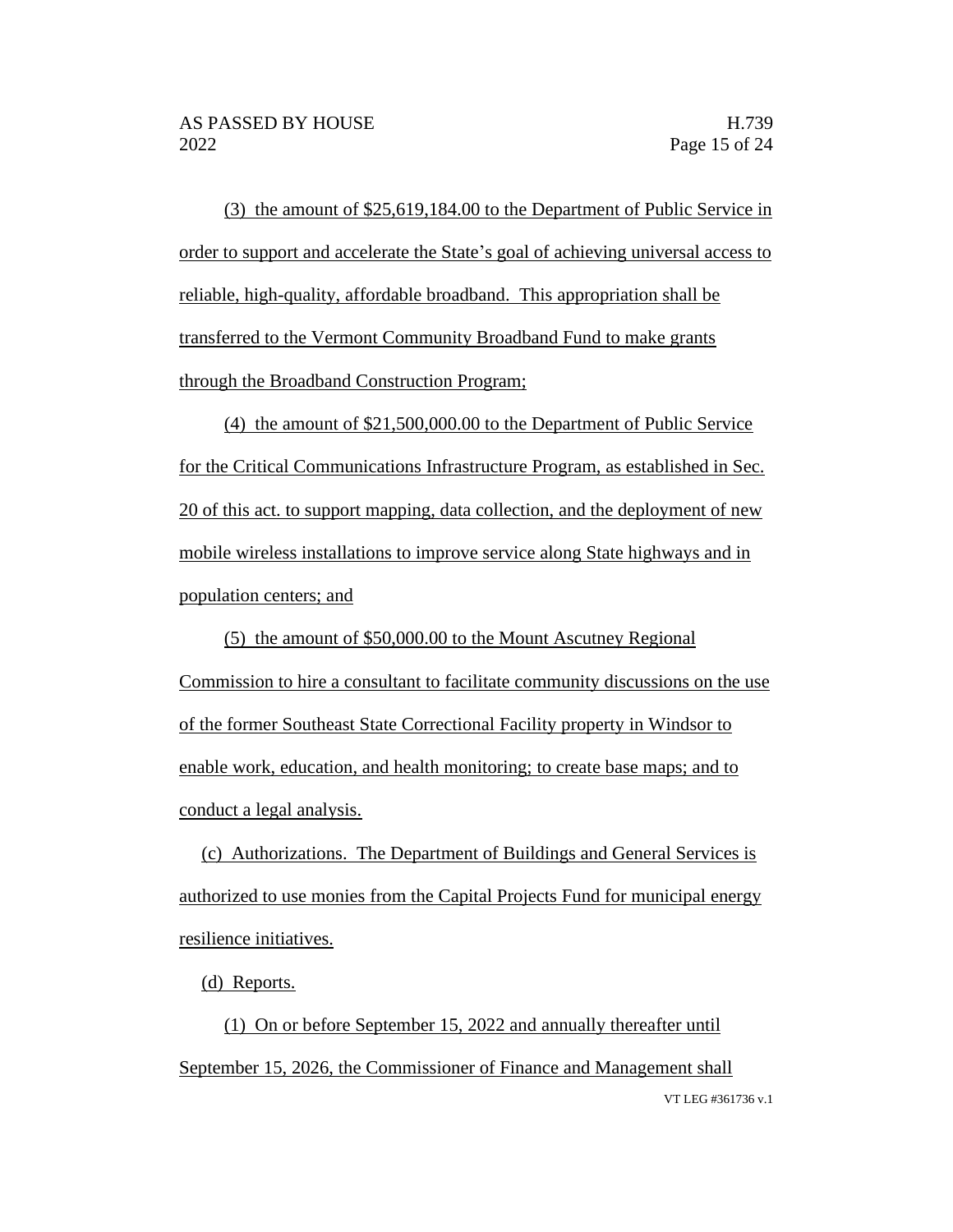submit a report to the Joint Fiscal Committee, the House Committee on Corrections and Institutions, and the Senate Committee on Institutions on the status of all expenditures made from the Capital Projects Fund provided to the State from the American Rescue Plan Act of 2021, Pub. L. No. 117-2 (ARPA). The report shall include updates on project eligibility, obligated funds, actual expenditures, and any compliance or reporting issues.

(2) On or before January 15, 2023, the Commissioner of Finance and Management shall provide an update to the September 15, 2022 ARPA report described in subsection (a) of this section to the House and Senate Committees on Institutions, including recommendations, if any, for reallocation of ARPA Capital Projects Fund in the fiscal year 2024 capital construction act. Total Appropriation – Section 17d  $$64,600,000.00$ Sec. 14. 2021 Acts and Resolves No. 50, Sec. 18 is amended to read: Sec. 18. REALLOCATION OF FUNDS; TRANSFER OF FUNDS

(a) The following sums are reallocated to the Department of Buildings and General Services from prior capital appropriations to defray expenditures authorized in Sec. 2 of this act:

\* \* \*

(4) of the amount appropriated in 2015 Acts and Resolves No. 26, Sec. 2(b)(5) (major maintenance): \$35,475.94

VT LEG #361736 v.1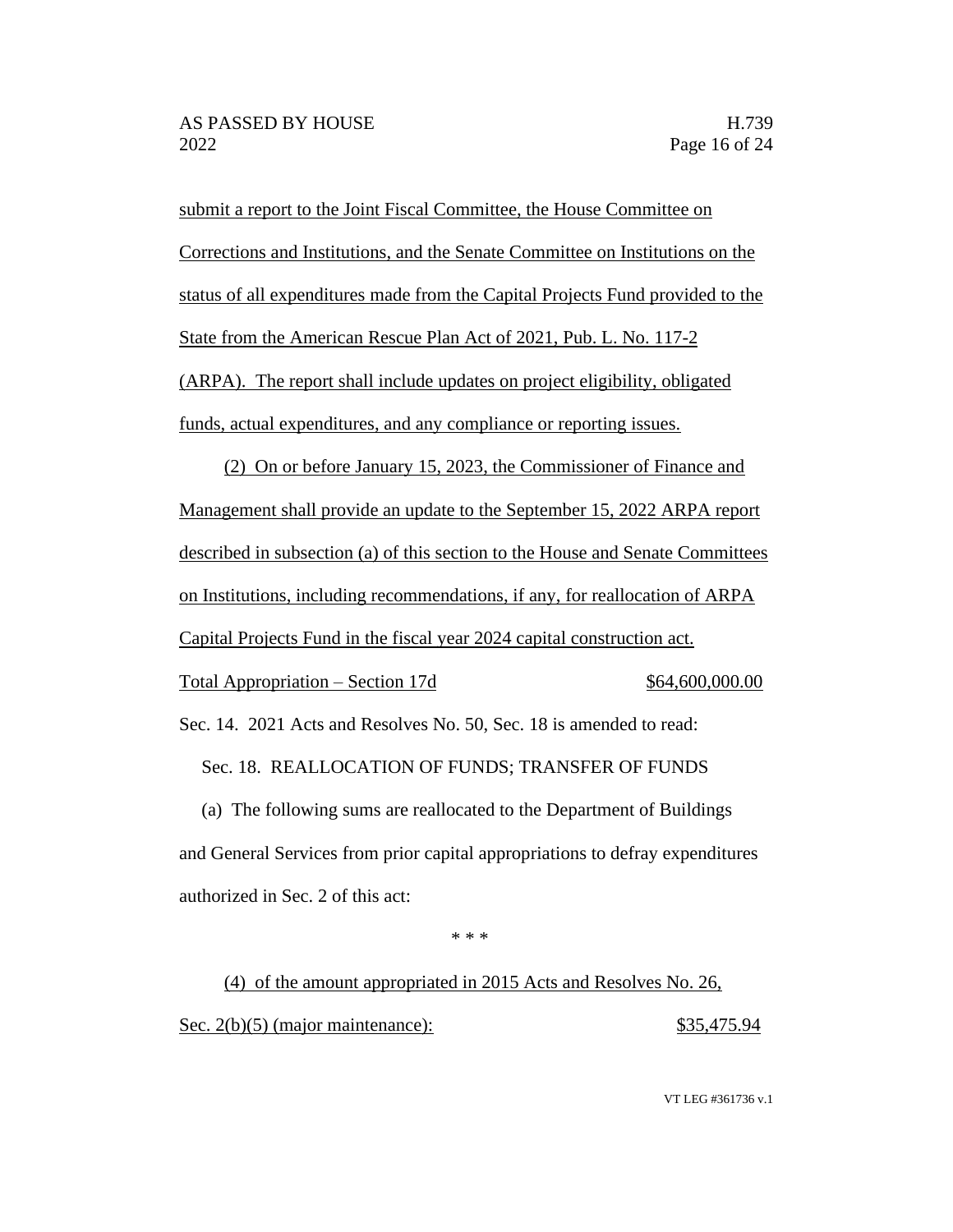(5) of the amount appropriated in 2015 Acts and Resolves No. 26, Sec. 2(c)(11) (Southern State Correctional Facility, copper waterline replacement):  $$82,851.42$ (6) of the amount appropriated in 2016 Acts and Resolves No. 160, Sec. 2(c)(15) (Southern State Correctional Facility, steam line replacement): \$147,068.63 (7) of the amount appropriated in 2016 Acts and Resolves No. 160, Sec. 2(c)(16) (Statewide, ADA projects, State-owned buildings and courthouses):  $$52,460.30$ (8) of the amount appropriated in 2016 Acts and Resolves No. 160, Sec. 2(c)(19) (Waterbury State Office Complex project, true up): \$11,016.00 (9) of the amount appropriated in 2016 Acts and Resolves No. 160, Sec. 13(c)(2) (Westminster, DPS Facility, project cost adjustment for unanticipated site conditions and code modifications): \$4,522.99 (10) of the amount appropriated in 2017 Acts and Resolves No. 84 Sec.  $2(b)(2)$  (Statewide – Major Maintenance):  $$53,755.21$ (11) of the amount appropriated in 2017 Acts and Resolves No. 84, Sec. 2(b)(6) (Randolph, Agencies of Agriculture, Food and Markets and of Natural Resources, collaborative laboratory, construction): \$156,275.91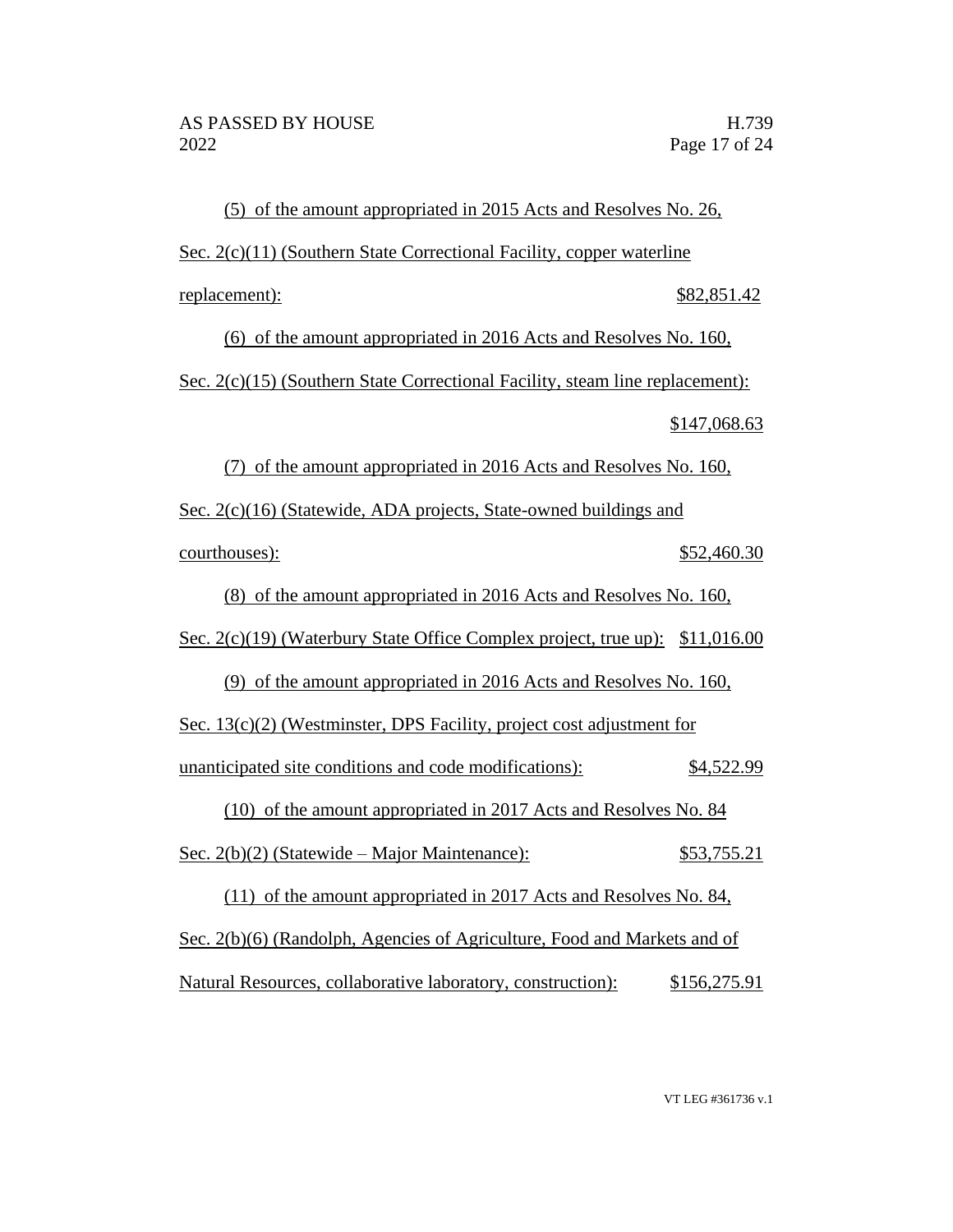(12) of the amount appropriated in 2017 Acts and Resolves No. 84, Sec. 2(b)(7) (Springfield, Southern State Correctional Facility, completion of the steamline replacement):  $$36,382.55$ (13) of the amount appropriated in 2017 Acts and Resolves No. 84 Sec. 2(b)(9) (Newport, Northern State Correctional Facility Door Control replacement: \$72,287.54 (14) of the amount appropriated in 2018 Acts and Resolves No. 190, Sec. 2(c)(2) (Statewide, major maintenance): \$26,921.21 (15) of the amount appropriated in 2018 Acts and Resolves No. 190, Sec. 2(c)(18) (Rutland, Marble Valley Regional Correctional Facility): \$2,850.00 (16) of the amount appropriated in 2018 Acts and Resolves No. 190, Sec. 2(c)(8) (Waterbury State Office Complex, Weeks building renovation and fit-up): \$224,387.21 (17) of the amount appropriated in 2018 Acts and Resolves No. 190, Sec. 2(c)(17) (Waterbury State Office Complex, Stanley and Wasson, demolition of Stanley Hall, and programming, schematic design, and design development for Wasson Hall):  $$265,247.20$ (18) of the amount appropriated in 2018 Acts and Resolves No. 190,

Sec. 6(a)(9) (E-911 compliance grants):  $$39,156.48$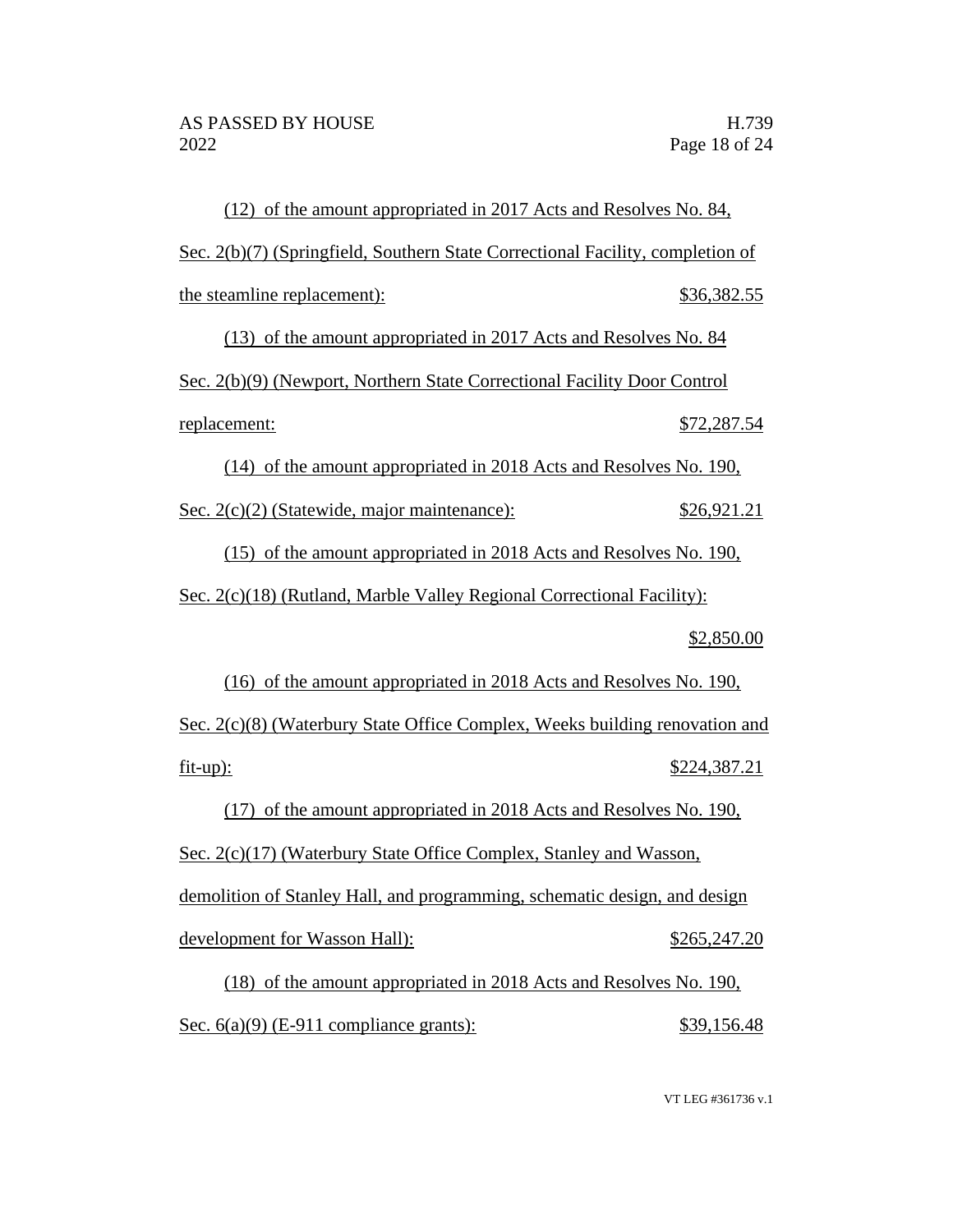| (19) of the amount appropriated in 2018 Acts and Resolves No. 190,         |              |  |  |
|----------------------------------------------------------------------------|--------------|--|--|
| Sec. $11(e)(1)(B)$ (phosphorous removal equipment):                        | \$58,890.00  |  |  |
| (20) of the amount appropriated in 2018 Acts and Resolves No. 190,         |              |  |  |
| Sec. 16(c)(a) (NEK fiber network):                                         | \$209,219.00 |  |  |
| (21) of the amount appropriated in 2019 Acts and Resolves No. 139,         |              |  |  |
| Sec. 3(c)(5) (Windsor and St. Johnsbury, site preparation, relocation, and |              |  |  |
| rebuild of a greenhouse at the Caledonia County Workcamp from the former   |              |  |  |
| <b>Southeast State Correctional Facility:</b>                              | \$162,872.00 |  |  |
| (22) of the amount appropriated in 2020 Acts and Resolves No. 42,          |              |  |  |
| <u>Sec. 2(b)(6) (120 State Street):</u>                                    | \$800,000.00 |  |  |
| (23) of the amount appropriated in 2020 Acts and Resolves No. 42,          |              |  |  |
| Sec. $10(b)(2)$ rustic cabin construction):                                | \$775,409.25 |  |  |
| (24) of the amount appropriated in 2020 Acts and Resolves No. 42,          |              |  |  |
| Sec. 17(a) (stand-alone digital public address system):                    | \$147,177.00 |  |  |
| (25) of the amount appropriated in 2020 Acts and Resolves No. 42,          |              |  |  |
| Sec. 17(b) (stand-alone digital public address system):                    | \$174,888.00 |  |  |
| * * *                                                                      |              |  |  |

Total Reallocations and Transfers – Section 18 \$4,198,694.44 \$7,737,808.25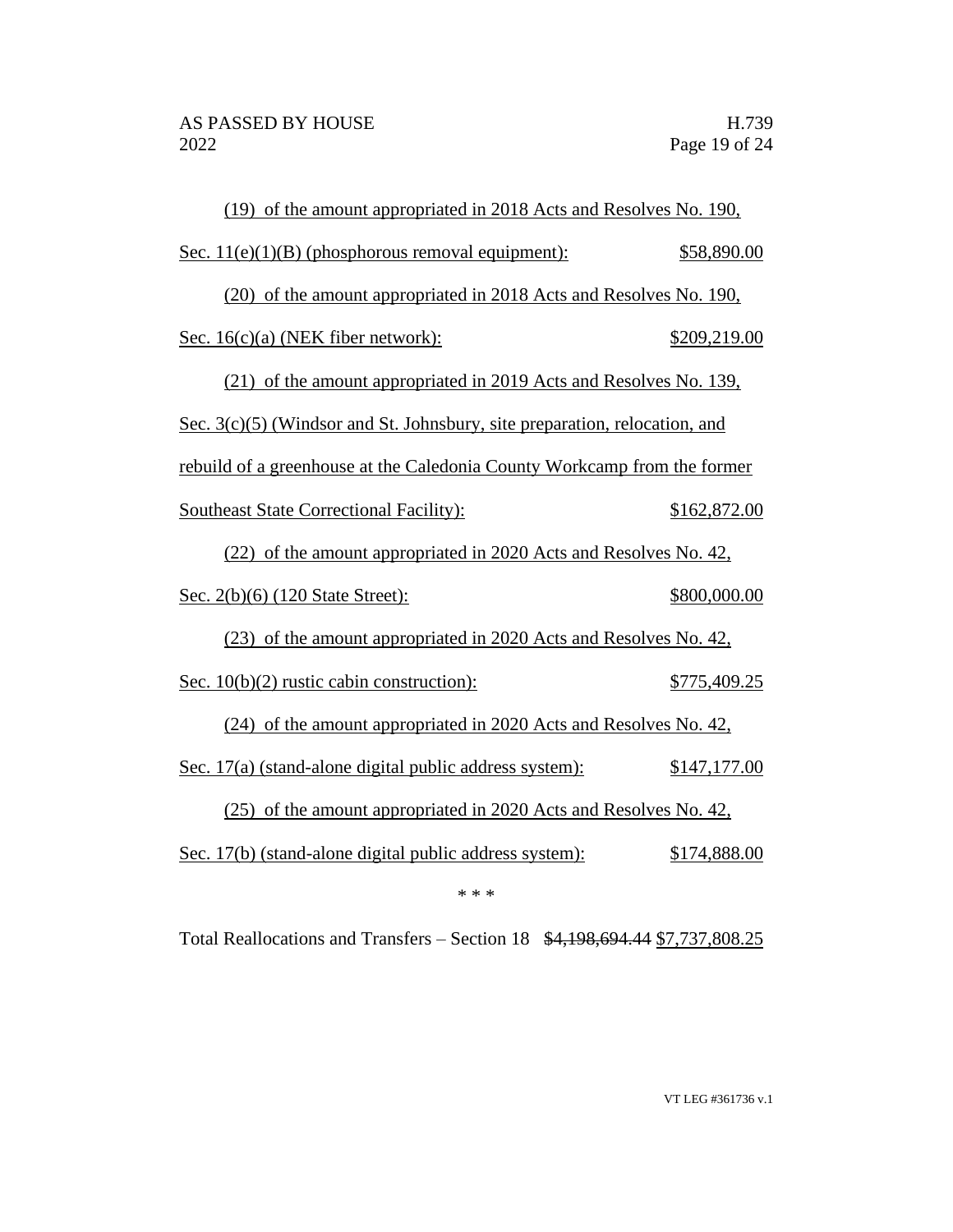Sec. 15. 2021 Acts and Resolves No. 50, Sec. 19 is amended to read:

Sec. 19. GENERAL OBLIGATION BONDS AND APPROPRIATIONS

(a) The State Treasurer is authorized to issue general obligation bonds in the amount of \$123,180,000.00 for the purpose of funding the appropriations of this act. The State Treasurer, with the approval of the Governor, shall determine the appropriate form and maturity of the bonds authorized by this section consistent with the underlying nature of the appropriation to be funded. The State Treasurer shall allocate the estimated cost of bond issuance or issuances to the entities to which funds are appropriated pursuant to this section and for which bonding is required as the source of funds, pursuant to 32 V.S.A. § 954.

(b) The State Treasurer is authorized to issue additional general obligation bonds in the amount of \$16,740,163.00 that were previously appropriated but unissued under 2021 Acts and Resolves No. 50 for the purpose of funding the appropriations in this act.

Total Revenues – Section 19 \$123,180,000.00 \$140,540,163.00 Sec. 16. 2013 Acts and Resolves No. 1, Sec.  $100(c)$ , as amended by 2014 Acts and Resolves No. 179, Sec. E.113.1, 2015 Acts and Resolves No. 58, Sec. E.113.1, 2017 Acts and Resolves No. 84, Sec. 29, 2018 Acts and Resolves No. 190, Sec. 18, 2019 Acts and Resolves No. 42, Sec. 25, 2020 Acts and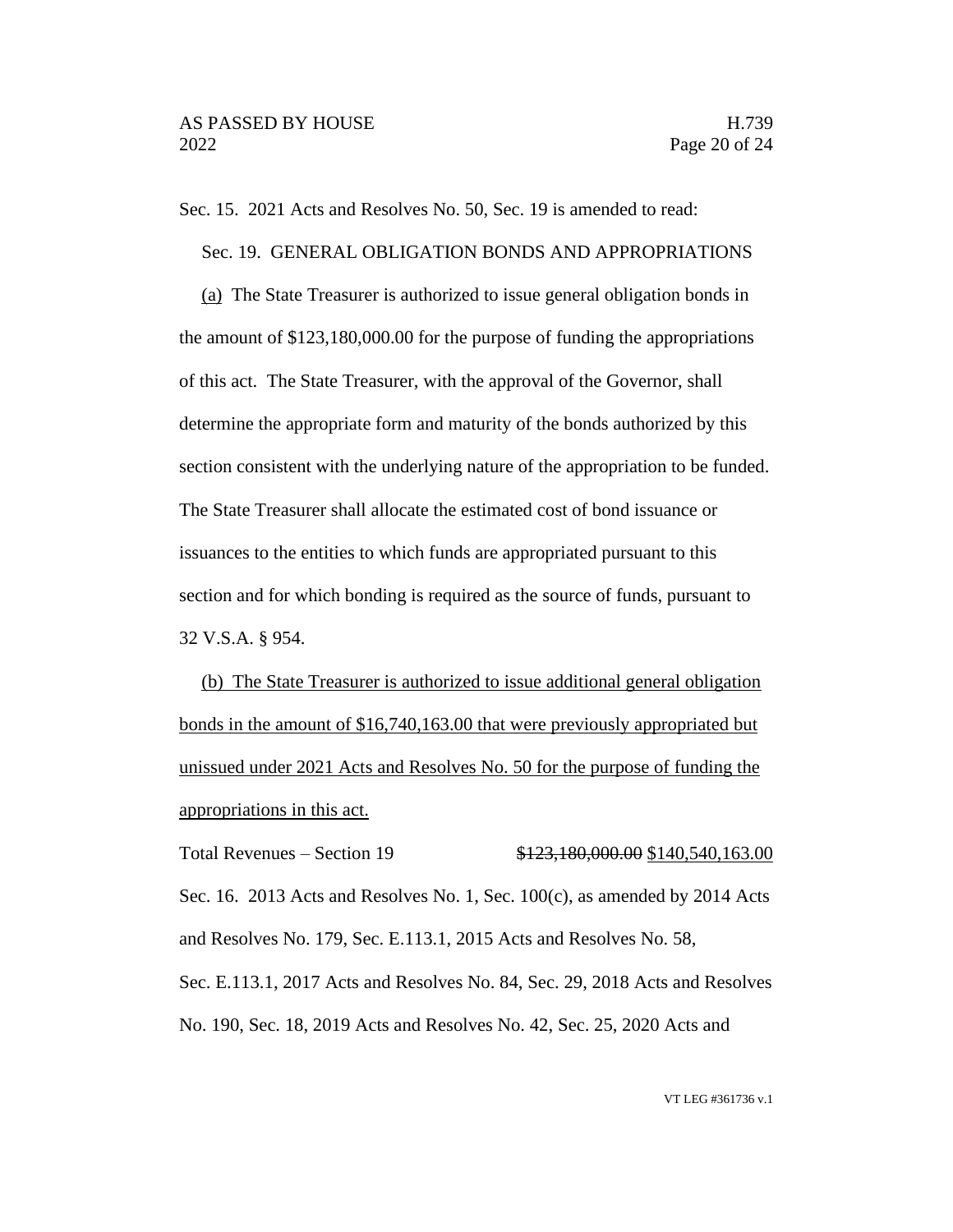Resolves No. 139, Sec. 19, and 2021 Acts and Resolves No. 50, Sec. 24, is further amended to read:

(c) Sec. 97 (general obligation debt financing) shall take effect on  $\frac{\text{H}}{\text{H}}$ ,

2023 June 30, 2022.

Sec. 17. 2021 Acts and Resolves No. 50, Sec. 21a is amended to read:

Sec. 21a. 13 BALDWIN STREET; SALE OF PROPERTY PROPERTIES

The Commissioner of Buildings and General Services is authorized to sell the property properties located at 13 and 14–16 Baldwin Street in Montpelier, Vermont, pursuant to the requirements of 29 V.S.A. § 166. The proceeds from the sale sales of 13 and 14–16 Baldwin Street shall be appropriated to future capital construction projects.

Sec. 18. 2021 Acts and Resolves No. 50, Sec. 25b is added to read:

Sec. 25b. REDUCING CARBON INTENSITY; STATE BUILDINGS;

# STATE ENERGY MANAGEMENT PROGRAM; INTENT

(a) It is the intent of the General Assembly that the Department of

Buildings and General Services implement strategies as soon as practicable to reduce carbon intensity in buildings under the jurisdiction of the Department. These strategies may include the use of:

(1) non-fossil-fuel alternatives when installing or replacing any space conditioning or water heating systems; and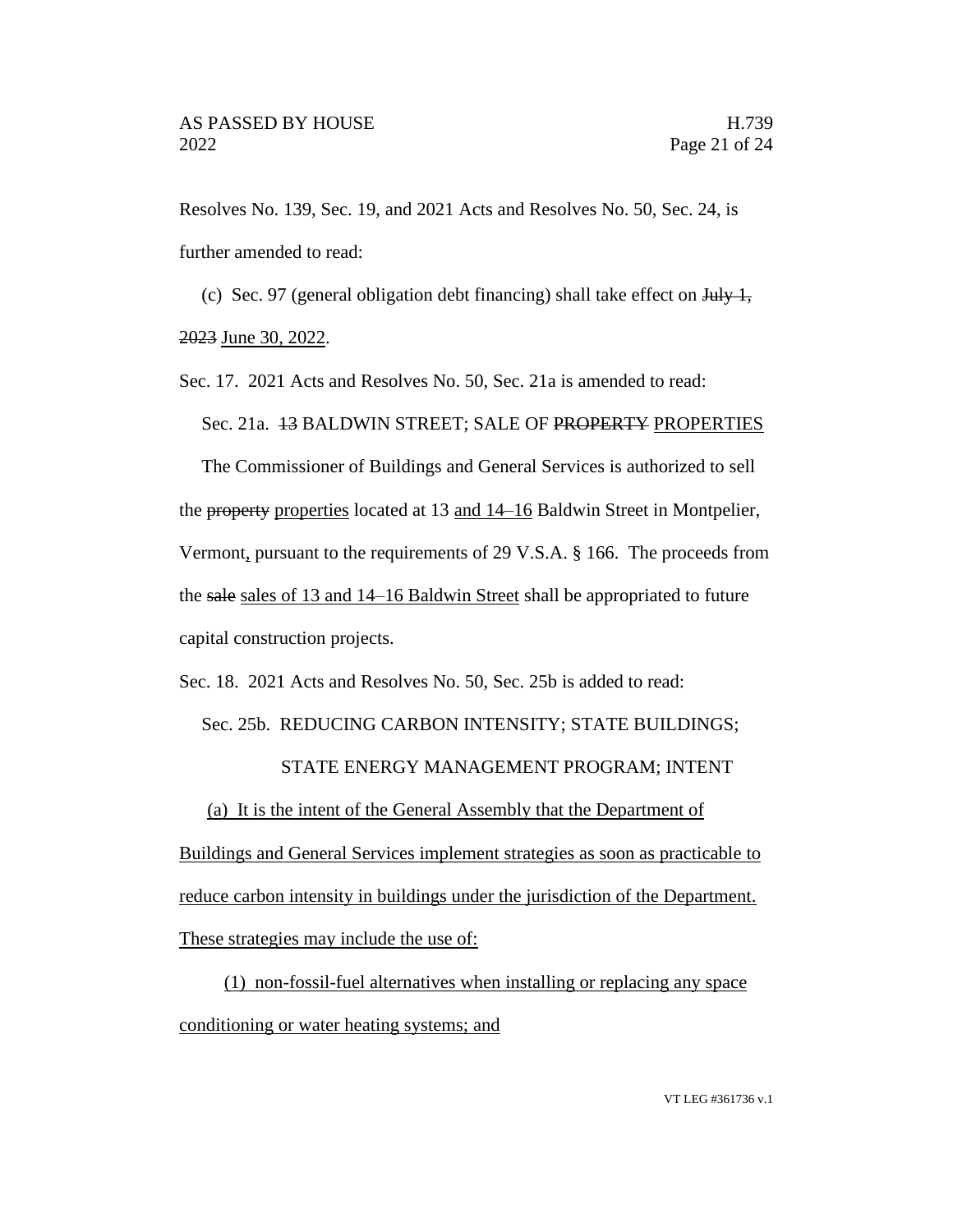(2) carbon-storing and least-embodied-carbon materials, as evidenced by appropriate documentation from contractors and suppliers, when constructing, renovating, or substantially repairing a building or facility.

(b) It is also the intent of the General Assembly that the Department of Forests, Parks and Recreations and the Agency of Transportation use the technical assistance of the State Energy Management Program, created in 29 V.S.A. § 168, for eligible projects.

Sec. 19. 2019 Acts and Resolves No. 42, Sec. 10 is amended to read:

Sec. 10. NATURAL RESOURCES

\* \* \*

(b) The following sums are appropriated in FY 2020 to the Agency of Natural Resources for the Department of Forests, Parks and Recreation for the following projects:

\* \* \*

(2) Rustic Cabin Construction Program: \$797,586.00 \$22,176.75

Sec. 20. 2021 Acts and Resolves No. 50, Sec. 34a is added to read:

\* \* \* Public Service \* \* \*

# Sec. 34a. CRITICAL COMMUNICATIONS INFRASTRUCTURE PROGRAM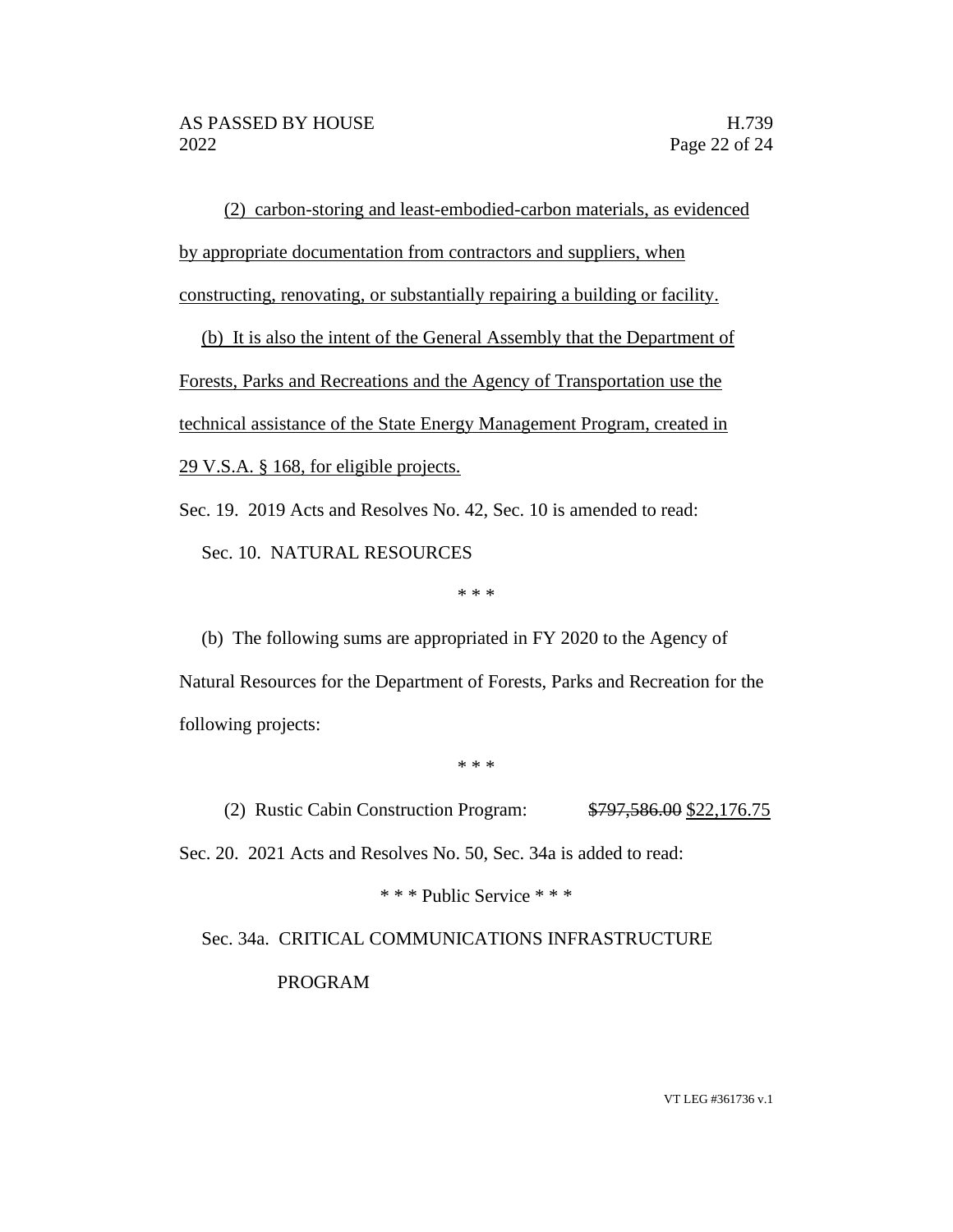(a) The purpose of the Critical Communications Infrastructure Program is to improve availability of commercial mobile wireless voice services (CMRS) in areas where those services are currently unavailable.

(b) The Department of Public Service, in cooperation with the Agency of Transportation, shall:

(1) Evaluate CMRS through a driving test of all federal aid highways.

(2) Prioritize road segments identified from the drive test as having no or low-quality voice service using traffic counts and the quantity of E-911 business and residential locations in proximity. In identifying priority road segments, the Department shall seek input on a draft set of priority road segments, including from State agencies and regional planning commissions and any other stakeholders that the Commissioner deems necessary.

(3) Retain an expert to identify search rings, defined as geographic areas in which towers could be deployed to provide mobile wireless service to the priority road segments. In developing the search rings, the expert shall consider the locations of existing tower sites and the optimal extension of existing coverage.

(c) The Department shall develop a program to competitively award grants to facilities-based carriers and tower operators that results in the deployment of new wireless facilities in areas identified for priority in accordance with